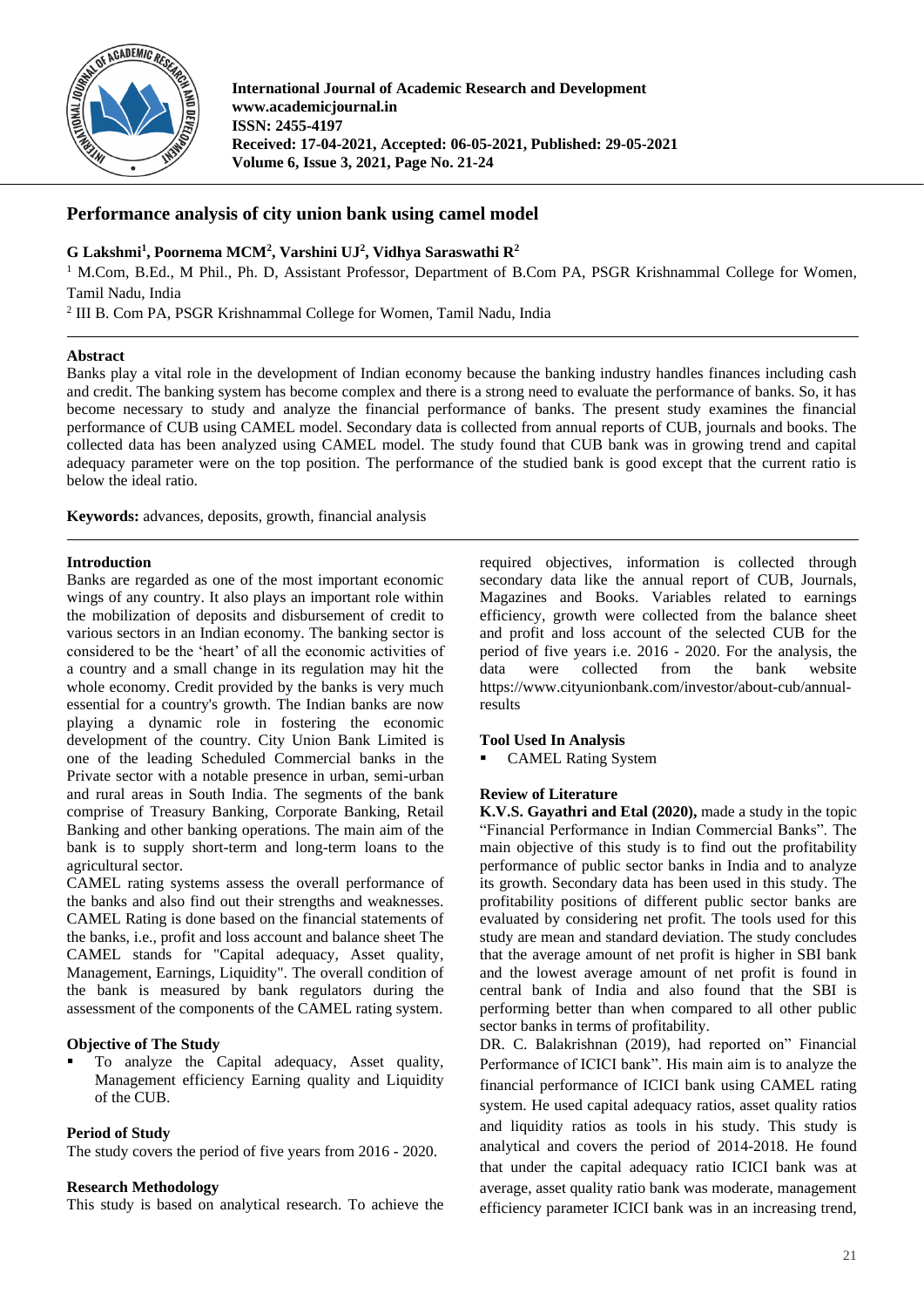earning quality parameter ICICI bank was in a growing trend and liquidity ratio ICICI bank were on the top position.

# **Camel Analysis**

The CAMEL Model of rating was first developed in the 1970s by the three federal banking supervisors of the U.S. (the Federal Reserve, the Federal Deposit Insurance Corporation, and the Office of the Comptroller of the Currency). The following factors are examined under CAMEL Rating system.

- **C** –Capital Adequacy
- **A** –Asset Quality
- **M:Management Efficiency**
- **E**: Earning Ability
- **L**: Liquidity

# **a. C stands for Capital Adequacy**

Capital Adequacy Ratio is one of the most important ratios. It safeguards banks against insolvency and surplus leveraged, and keeps them out of difficulty. It is the ratio which determines banks' ability to meet market risk, operational risk, financial risk, and so on.

**Table 1:** Capital Adequacy Ratios

| Financial<br>year | Capital<br>adequacy<br>ratio $(\% )$ | <b>Advances to</b><br>total assets<br>ratio $(\% )$ | Government<br>securities to total<br>investment $(\% )$ |
|-------------------|--------------------------------------|-----------------------------------------------------|---------------------------------------------------------|
| 2016              | 15.58                                | 67.38                                               | 93.36                                                   |
| 2017              | 15.83                                | 67.57                                               | 95.15                                                   |
| 2018              | 16.22                                | 69.74                                               | 96.89                                                   |
| 2019              | 15.55                                | 72.19                                               | 96.94                                                   |
| 2020              | 16.76                                | 68.22                                               | 98.05                                                   |
| Average           | 15.988                               | 69.02                                               | 96.078                                                  |

**Source:** *Annual report of CUB*



**Fig 1:** Capital Adequacy Ratios

### **Interpretation**

The above table reveals that the capital adequacy ratio of CUB during the period (2016-2020) shows mixed trend. However in all the years CUB maintained a minimum of 8% Capital adequacy under Basel II and 10.5% Capital adequacy under Base III norms. The advances to total assets ratio indicates fluctuating trend. However, the higher the advances to total assets ratio is preferable. It was highest in the year 2018-19 i.e. 72.19. The ratio of investment in government securities also shows increasing trend. It was

highest during the financial year 2019-20 i.e. 98.05%. It shows an average of nearly 90% of investments are in the government securities. This indicates that the risk of investment is low and risk taking ability of the bank is low.

### **b. A stands for the Assets Quality**

Asset quality assesses the soundness of financial institutions against loss of value in the assets. Asset impairment adversely affects the solvency of the financial institutions. The level and severity of non-performing assets, adequacy of provisions, distribution of assets etc impacts the asset quality.

| Financial<br>year | to total<br>assets $(\% )$ | to total<br>assets $(\% )$ | (%)   | Net NPA Gross NPA Net NPA to Gross NPA to<br>net advance gross advances<br>(%) |
|-------------------|----------------------------|----------------------------|-------|--------------------------------------------------------------------------------|
| 2016              | 1.03                       | 1.63                       | 1.53  | 2.41                                                                           |
| 2017              | 1.15                       | 1.93                       | 1.71  | 2.83                                                                           |
| 2018              | 1.18                       | 2.14                       | 1.70  | 3.03                                                                           |
| 2019              | 1.30                       | 2.15                       | 1.81  | 2.95                                                                           |
| 2020              | 1.56                       | 2.84                       | 2.29  | 4.09                                                                           |
| Average           | 1.244                      | 2.138                      | 1.808 | 3.062                                                                          |

**Source:** *Annual report of CUB*



**Fig 2:** Asset Quality Ratios

### **Interpretation**

In general, loans become NPAs when they are outstanding for 90 days or more. The above table represents the asset quality ratios of CUB. The ratio of net NPA to advances shows an increasing trend during the period under the study (2016-2020). Higher ratio represents that the bad quality of loans is increasing, thus lower ratio is preferable. Net NPA to total assets ratio also shows an increasing trend. Lower ratio is preferable as non-payments lead to losses to the bank and poor quality of assets. This ratio indicates the efficiency of bank in recovering debt. Gross NPA to total assets ratio shows an increasing trend. This ratio measures the overall quality of the bank loan books. Gross NPA to total advances shows fluctuating trend.

#### **c. M stands for the Management Efficiency**

The management efficiency signifies the ability of banks top management to take right decisions. It enables the evaluation of better management quality and discounting poorly managed ones and helps a bank to achieve sustainable growth. It sets vision and goals for the business and checks out that it achieves them.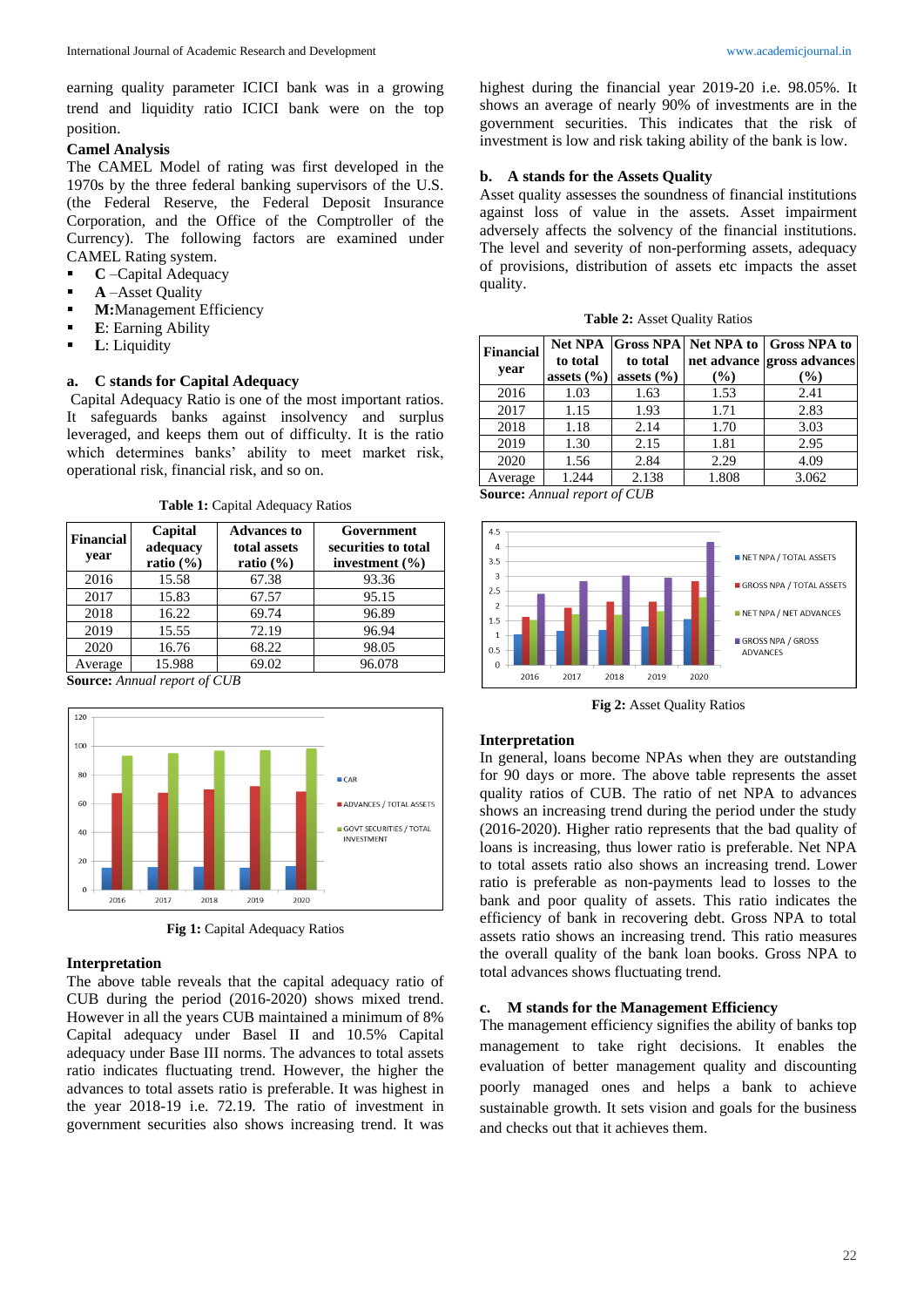|               | [69] [69] [Financial Year Business PER Employee (RS,IN Crores) Profit Per Employee (RS,IN Crores) Return On Assets (%) Return On Equity (%) |       |      |       |
|---------------|---------------------------------------------------------------------------------------------------------------------------------------------|-------|------|-------|
| 2016          | 10.69                                                                                                                                       | 0.10  | .50  | 15.60 |
| 2017          | 11.53                                                                                                                                       | 0.11  | 1.50 | 15.26 |
| 2018          | 11.48                                                                                                                                       | 0.11  | 1.60 | 15.37 |
| 2019          | 12.96                                                                                                                                       | 0.12  | 1.64 | 15.25 |
| 2020          | 13.13                                                                                                                                       | 0.08  | 00.1 | 9.47  |
| AVERAGE       | 11.958                                                                                                                                      | 0.104 | .448 | 14.19 |
| $\sim$ $\sim$ | CAID                                                                                                                                        |       |      |       |

**Source:** *Annual report of CUB*

#### **Interpretation**

The above table represents Management Efficiency Ratios of CUB. Business per employee shows an increasing trend. Higher ratio reveals the greater efficiency of the employees. Business as per employee shows an increasing trend even in the year 2019-2020. Profit as per employee shows an increasing trend up to 2018-2019. It decreases in the year 2019-2020 Return on assets shows an increasing trend up to 2018-2019 and the decreases in the year 2019-2020. The higher return on equity ratio is preferable. Return on equity shows a fluctuating trend.

### **d. E stands for Earning Quality**

The sustainability in income and growth of future earnings indicates the quality of earnings. Interest rate policies and sufficiency of provisioning help to evaluate the earnings and profitability. This ratio will be calculated to see stability in bank's earnings.

| <b>Financial Year</b> | Dividend Payout Ratio (%) | <b>Operating Profits To Total Assets (%)</b> | Net Interest To Total Income (%) |
|-----------------------|---------------------------|----------------------------------------------|----------------------------------|
| 2016                  | 16.13                     | 0.11                                         | 29.25                            |
| 2017                  | 3.57                      | 0.05                                         | 32.77                            |
| 2018                  | 3.27                      | 0.14                                         | 36.34                            |
| 2019                  | 5.22                      | 0.37                                         | 37.62                            |
| 2020                  | 7.71                      | $-0.40$                                      | 34.57                            |
| Average               | 7.18                      | 0.054                                        | 34.11                            |

**Table 4:** Earning Quality Ratios

*Source: Annual report of CUB*

#### **Interpretation**

The above table represents earning ability ratios of CUB. Operating profit to total assets ratio shows an increasing trend up to the year 2018-2019. It becomes negative (-0.40) in the year 2019-2020 as the EBIT decreases in that year. Net interest to total income ratio shows an increasing trend up to the year2018-2019. Then it decreases to 34.57% in the year 2019-2020. The higher ratio is preferable i.e. 37.62% in the year2018-19. As it indicates that the bank is working very well. Dividend payout ratio shows fluctuating trend in the past 5years 2016-20. It does not exceed 33.33% as per RBI guidelines**.** It was highest in the year 2015-16 i.e. 16.13%.

### **e. L stands for the Liquidity**

Liquidity refers to the ability of the banks to meet their short term obligations. An adequate liquidity position means a situation, where organization can obtain sufficient liquid funds, either by increasing liabilities or by converting its assets quickly into cash.

**Table 5:** Liquidity Ratios

| <b>Financial vear</b> | <b>Credit deposit ratio <math>(\%)</math></b> | Current ratio | Liquid assets to total assets $(\% )$ | Liquid assets to total deposits $(\% )$ |
|-----------------------|-----------------------------------------------|---------------|---------------------------------------|-----------------------------------------|
| 2016                  | 77.53                                         | 1.13          | 8.32                                  | 9.57                                    |
| 2017                  | 79.14                                         | 1.25          | 8.16                                  | 9.55                                    |
| 2018                  | 84.78                                         | 1.14          | 6.6                                   | 8.02                                    |
| 2019                  | 84.98                                         | 1.11          | 6.5                                   | 7.7                                     |
| 2020                  | 83.08                                         | 1.10          | 9.49                                  | 11.5                                    |
| Average               | 81.902                                        | 1.146         | 7.814                                 | 9.268                                   |
|                       |                                               |               |                                       |                                         |

**Source:** *Annual report of CUB*

#### **Interpretation**

The above table represents liquidity ratios of CUB. Higher Liquid assets to total assets ratio will be considered better i.e. 9.49% in the year 2019-20. Liquid assets to total show a decreasing trend with slight fluctuation. Higher ratio is preferable and it was 2019-20 i.e. 11.5%. Credit deposit ratio shows an increasing trend with slight fluctuations. This ratio should neither be too high nor too low and also varies from bank to bank. But for the purpose of lending higher ratio is to be considered i.e. 84.98% in the financial year 2018-19. Current ratio shows the fluctuating trend. It was

low at 1.10 in the year 2019-20 and was high at 1.25 in the year 2016-17. It reveals that the current ratio of the bank is not as per the norms (2:1) in the last five years.

#### **Findings**

- The capital adequacy ratio is quite satisfactory as it maintained 8% minimum requirement under Basel III norms for all the 5 years.
- The ratio of Government Securities to total investment increases and was highest in the year 2020. It was also found that nearly 90% of investments are in government securities indicating lower risk.